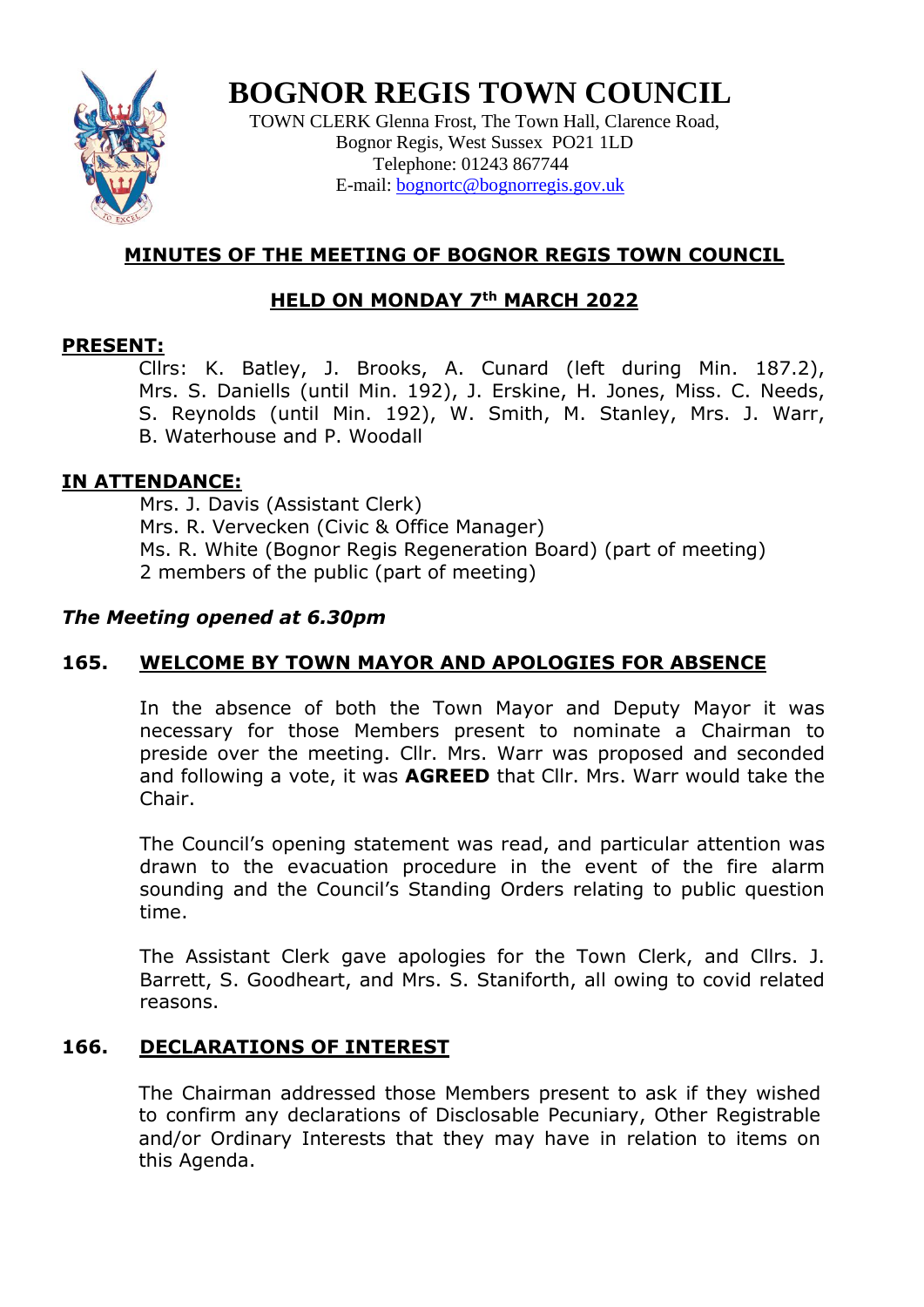As noted on the Agenda, Members and Officers should make their declaration by stating:

- a) the item they have the Interest in
- b) whether it is a Disclosable Pecuniary, Other Registrable or Ordinary Interest
- c) the nature of the Interest
- d) if it is an Ordinary Interest whether they intend to temporarily leave the meeting for the discussion and vote
- e) if it is a Disclosable Pecuniary or Other Registrable Interest, and therefore must temporarily leave the meeting for the discussion and vote, whether they will be exercising their right to speak on this matter under Public Question Time.

They then need to re-declare their Interest and the nature of the Interest at the commencement of the item or when the Interest becomes apparent. They should request that it be recorded in the Minutes that they will leave the meeting and will neither take part in discussion, nor vote on the item.

As per the Agenda, it is each Member's own responsibility to notify the Monitoring Officer of all Disclosable Pecuniary, Other Registrable or Ordinary Interests notifiable under the Council's Code of Conduct, not already recorded on their Register of Interests Form, within 28 days.

The Chairman reminded Members to declare their Interests as any arise or again at the relative point in the meeting if they have already.

# *Cllr. Brooks declared an Ordinary Interest in Agenda items 18 and 19 as a Member of Arun District Council*

*Cllr. Cunard declared a Disclosable Pecuniary Interest in Agenda items 24 and 26, as the tenant of the Picturedrome Cinema, and stated that he would not take part in the discussion and would leave the Meeting when this item was discussed*

*Cllr. Mrs. Daniells declared a Disclosable Pecuniary Interest in Agenda items 24 and 26, as an employee of the Picturedrome Cinema, and stated that she would not take part in the discussion and would leave the Meeting when this item was discussed*

### *Cllr. Miss. Needs declared an Ordinary Interest in Agenda items 18 and 19 as a Member of Arun District Council*

*Cllr. Reynolds declared a Disclosable Pecuniary Interest in Agenda items 24 and 26, as an employee of the Picturedrome Cinema, and stated that he would not take part in the discussion and would leave the Meeting when this item was discussed*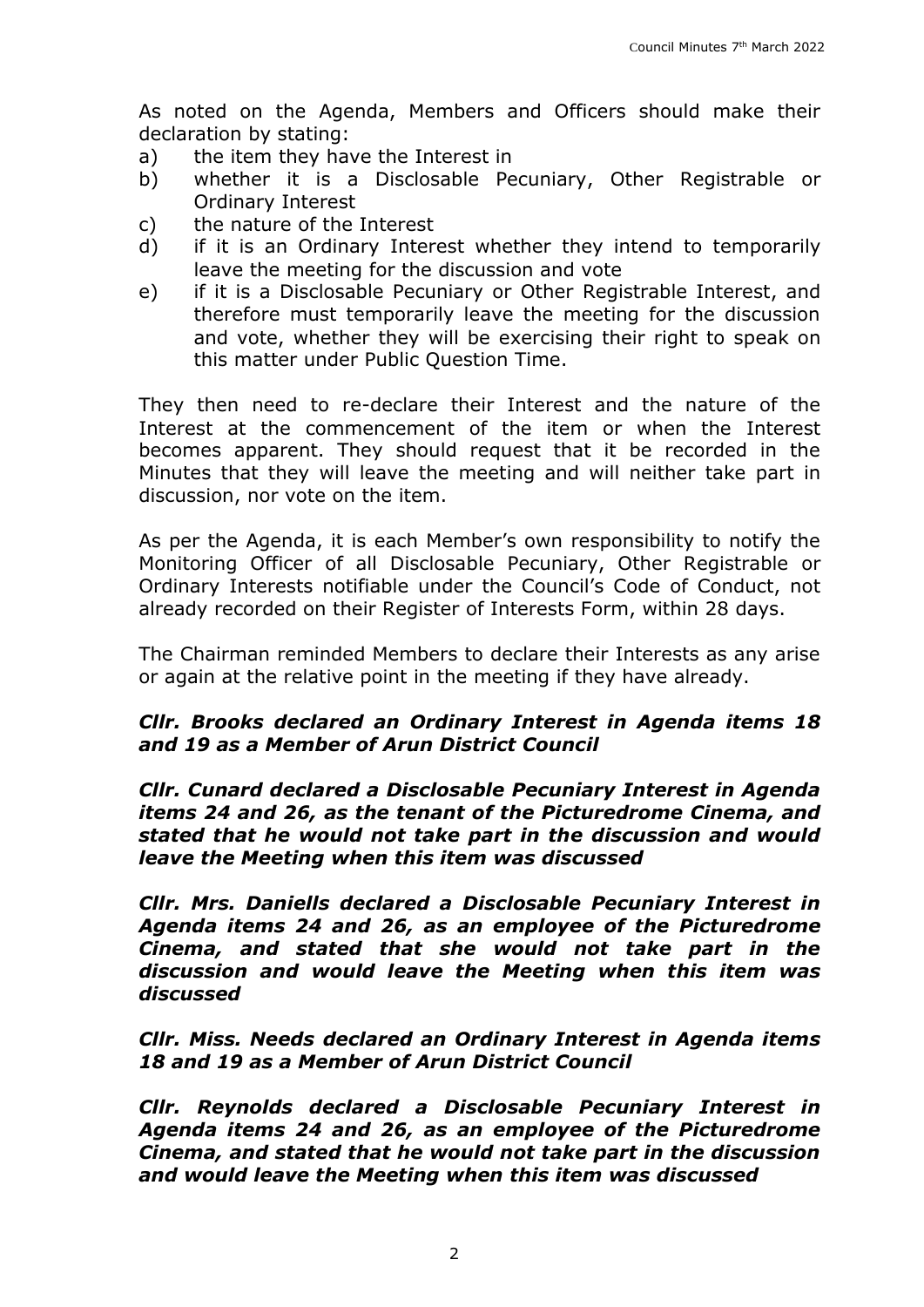*Cllr. Stanley declared an Ordinary Interest in Agenda items 18 and 19 as a Member of Arun District Council*

*Cllr. Mrs. Warr declared an Ordinary Interest in Agenda items 19 and 19 as a Member of Arun District Council*

#### **167. TO ADJOURN THE MEETING AND WELCOME A REPRESENTATIVE FROM SUSSEX POLICE TO PROVIDE A REPORT ON LOCAL POLICING (IF AVAILABLE)**

The Assistant Clerk informed Members that although the District Commander for Arun & Chichester, Chief Inspector Nick Bowman, had hoped to be present at the meeting, owing to operational matters he was unable to attend on this occasion but hoped to meet with Members soon.

#### **168. TO APPROVE THE MINUTES OF THE COUNCIL MEETING HELD ON 4th JANUARY 2022**

The Minutes of the Council Meeting held on 4<sup>th</sup> January 2022 were **APPROVED** by the Council as a correct record and were signed by the acting Chairman.

#### **169. REPORTS FROM WSCC COUNTY AND ADC DISTRICT COUNCILLORS (IF AVAILABLE)**

Members were advised that invitations to address the Council Meeting had been sent to Cllr. Oppler for ADC and Cllrs. Oppler and Patel for WSCC but unfortunately neither had responded.

#### **170. WRITTEN QUESTIONS FROM COUNCILLORS**

The Chairman invited Cllr. Brooks to read his question regarding the ongoing war in Ukraine.

*QUESTION 1 – In support of Ukraine, I ask Council's agreement in asking businesses in the Town to remove Russian goods for sale. I further request that BID is also approached for support.* 

Following discussion, Members **AGREED** that Officers should produce a press release to go on the Town Council's website, encouraging businesses to remove Russian products from sale. In addition, Bognor Regis BID should be approached to encourage their business members to do the same.

### **171. ADJOURNMENT FOR PUBLIC QUESTION TIME AND STATEMENTS**

*The Chairman adjourned the Meeting at 6.45pm*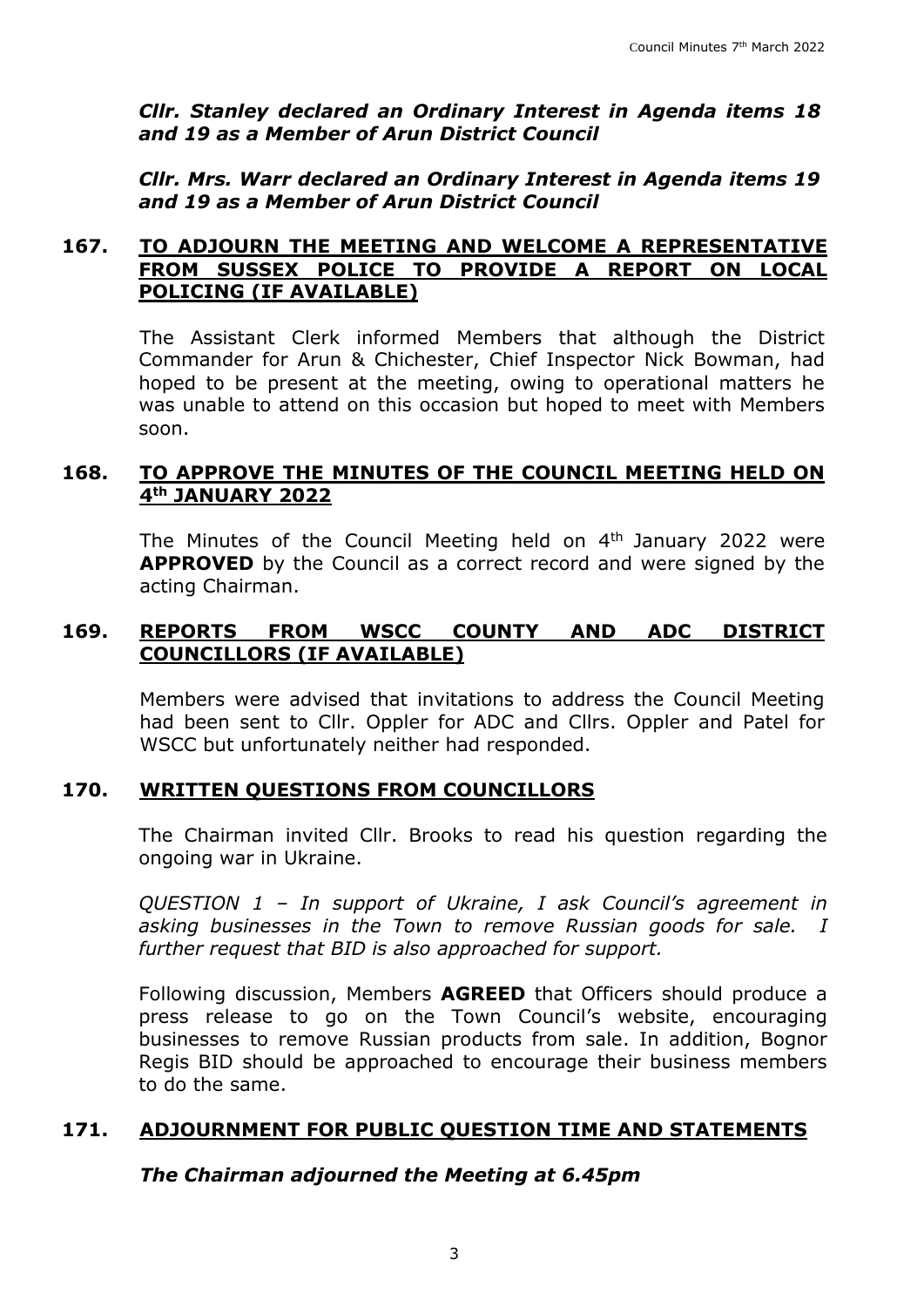A member of the public asked whether the Town Council would support a community float for this year's carnival. The Assistant Clerk, through the Chair, clarified that this had been discussed through the Events, Promotion and Leisure Committee with Members agreeing to enter a walking float.

A member of the public also enquired whether the Town Council had considered organising a 'relief fund' for Ukraine. The Assistant Clerk stated that local information on where residents could donate had been made available on the Town Council's website and Facebook page. Members suggested various organisations currently taking donations and raising money such as The Salvation Army and local banks and building societies.

#### *Cllr. Stanley declared a Disclosable Pecuniary Interest as a Building Society Manager*

A member of the public also drew Councillors' attention to the Queen's Jubilee Beacons website (www.queensjubileebeacons.com), which included mention of Bognor Regis' Town Crier, as the official proclamation writer for the beacon lighting.

#### *The Chairman reconvened the Meeting at 6.55pm*

#### **172. TO CONSIDER ANY WRITTEN DISPENSATION REQUESTS RECEIVED FROM TOWN COUNCILLORS**

There were no written dispensation requests received from Town Councillors.

#### **173. TO RECEIVE AND CONSIDER REPORTS, MINUTES AND RECOMMENDATIONS OF COMMITTEES (OTHER THAN ANY SPECIFIC ITEMS ON THIS AGENDA)**

#### **174. Policy and Resources Committee Meeting of 31st January 2022**

In the absence of a current Chairman for this Committee, Cllr. Waterhouse, who chaired the meeting on 31<sup>st</sup> January 2022, reported. Members **AGREED** to take the Minutes as read.

# **174.1 Min. 119.1 - Recommendation to adopt the updated version, with minor amendments, of the Mayor's Allowance Scheme**

Members unanimously **RESOLVED** to adopt the Mayor's Allowance Scheme, as recommended.

### **174.2 Min. 119.2 - Recommendation to adopt the new Member's Allowance Policy**

Members unanimously **RESOLVED** to adopt the new Member's Allowance Policy.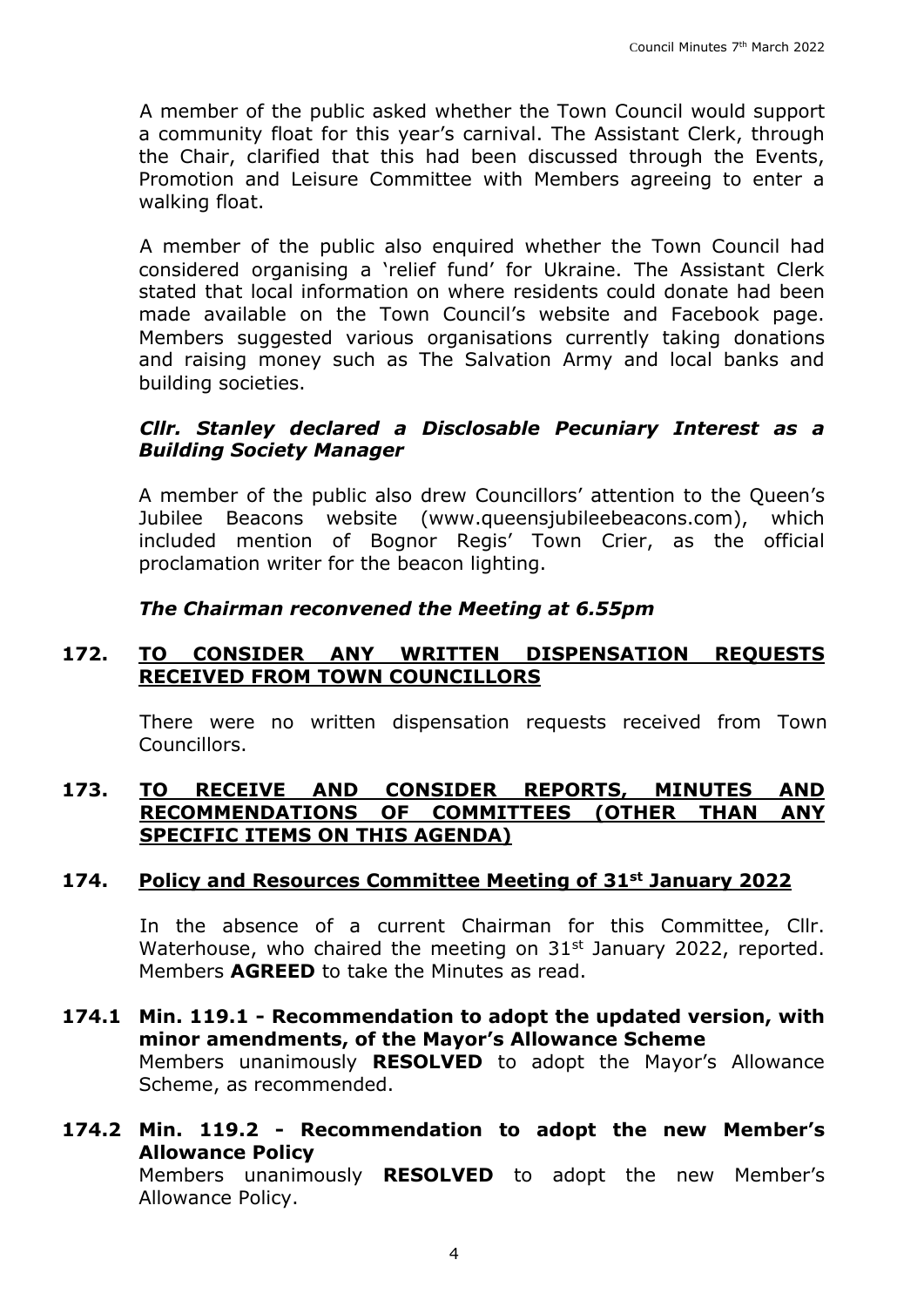- **174.3 Min. 120.2 - Recommendation to approve the Audit Plan for 2022/23**  Members unanimously **RESOLVED** to **APPROVE** the Audit Plan for 2022/23.
- **174.4 Min. 122 - Recommendation to approve the Overall Summary and Action Plan of the Annual Assessment/Review of Risks for 2021/22**

Members unanimously **RESOLVED** to **APPROVE** the Overall Summary and Action Plan of the Annual Assessment/Review of Risks for 2021/22. The Action Plan will be signed by the Town Mayor, as Chairman of the Council, and by the Town Clerk.

### **175. Community Engagement and Environment Committee Meeting of 7th February 2022**

**175.1** The Chairman of the Committee, Cllr. Smith, reported. There were no recommendations to Council.

#### **176. Planning and Licensing Committee Meetings of 11th January, 1st and 22nd February 2022**

**176.1** The Chairman of the Committee, Cllr. Mrs. Warr, reported. There were no recommendations to Council.

#### **177. Events, Promotion and Leisure Committee Meeting of 17th January 2022**

177.1 The Chairman of the Committee, Cllr. Batley, reported.

**177.2 Min. 60 - To note that future Allotment Sub-Committee Meetings will be held prior to Events, Promotion and Leisure Committee Meetings and that these be held on Monday 16th May and Monday 14th November 2022 with a start time of 5.30pm**

The Council **RESOLVED** to 'note that future Allotment Sub-Committee Meetings will be held prior to Events, Promotion and Leisure Committee Meetings and that these be held on Monday  $16<sup>th</sup>$  May and Monday  $14<sup>th</sup>$ November 2022 with a start time of 5.30pm'.

## **178. TO FORMALLY RECEIVE THE MINUTES, REPORTS AND RECOMMENDATIONS OF THE COMMITTEES, AND REFER ANY SUGGESTED AMENDMENTS DECIDED UPON DURING THE MEETING BACK TO THE RELEVANT COMMITTEE, AND RATIFY ANY COMMITTEE ACTIONS AS MAY BE NECESSARY**

The Council **RESOLVED** to 'formally receive the reports, Minutes and recommendations of the Committee, and refer any suggested amendments decided upon at this meeting back to the relevant Committee'.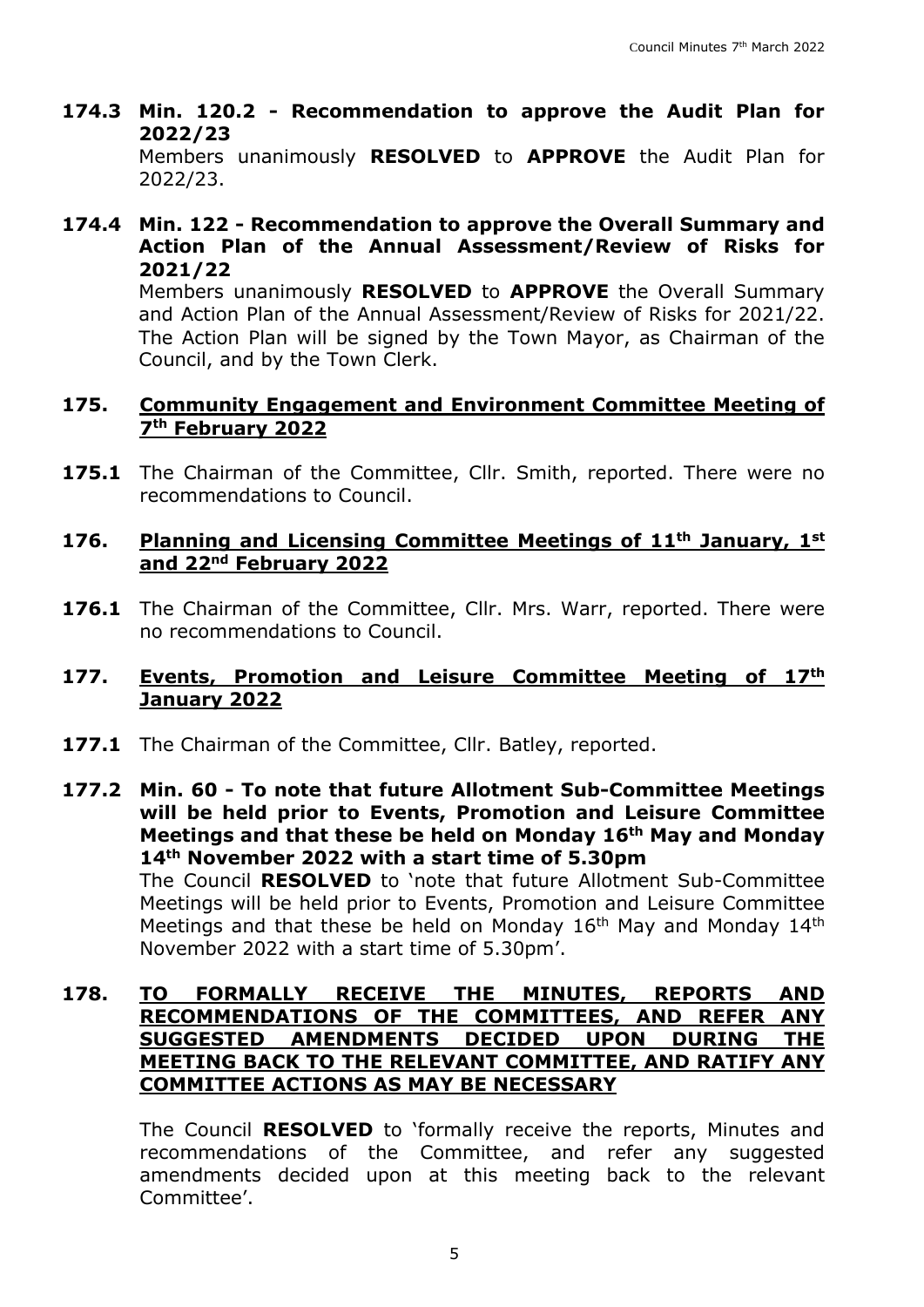#### **179. TO NOTE THE LIST OF PAYMENTS AND TRANSFERS MADE IN DECEMBER 2021 AND JANUARY 2022 AND TO NOTE THE BALANCES, BANK RECONCILIATIONS AND FINANCIAL REPORTS (FEBRUARY NOT YET AVAILABLE) AND OUTTURN AND APPROVAL OF THE CONTENTS AND THEIR PUBLICATION**

The Council unanimously **RESOLVED** 'to note the payments and transfers made in December 2021 and January 2022 and to note the balances, bank reconciliations and financial reports (February not yet available) and outturn and approval of the contents and their publication'.

#### **180. ANNUAL REVIEW OF THE COUNCIL'S INTERNAL CONTROL PROCEDURES AND PRACTICES**

The Town Clerk's report was **NOTED**.

Following a review, Members unanimously **RESOLVED** that the Town Council's internal control procedure and practices are adequate and operating effectively.

#### **181. TO CONSIDER NOMINATIONS FOR DEPUTY MAYOR 2022/23 AND MAKE RECOMMENDATION TO THE ANNUAL TOWN COUNCIL MEETING 2022**

A Member called for a signed ballot, however, a recorded vote was also requested which took precedent over the signed ballot (S.O. 3v).

Cllr. Smith was nominated by Cllr. Woodall and seconded by Cllr. Miss. Needs.

Cllr. Reynolds was nominated by Cllr. Cunard and seconded by Cllr. Mrs. Daniells.

Cllr. Stanley was nominated by Cllr. Erskine and seconded by Cllr. Waterhouse.

Each nominee was invited to address Members and state why they would like the opportunity to serve the Town as Deputy Mayor for 2022/23. The results of the recorded vote were as follows:

# **Cllr. Smith for Deputy Mayor**

Cllr. Woodall Cllr. Reynolds Cllr. Erskine

**Cllr. Reynolds for Deputy Mayor** Cllr. Miss. Needs Cllr. Cunard Cllr. Batley Cllr. Smith Cllr. Mrs. Daniells Cllr. Brooks

**Cllr. Stanley for Deputy Mayor**

Cllr. Jones Cllr. Stanley Cllr. Mrs. Warr Cllr. Waterhouse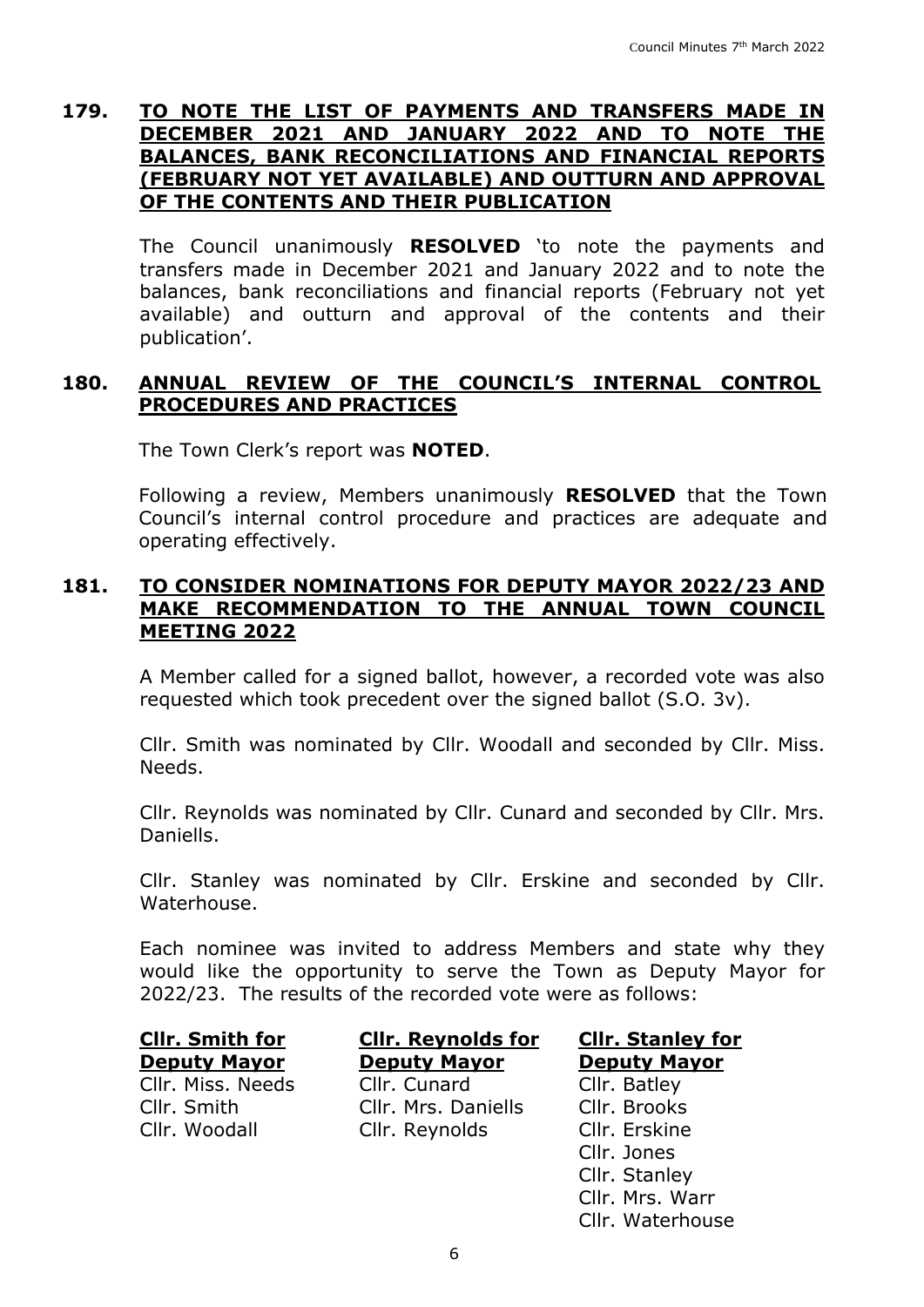It was therefore **RESOLVED** to **RECOMMEND** to the Annual Town Council Meeting for 2022, that Cllr. Stanley be elected to the office of Deputy Mayor for 2022/23.

#### **182. TO NOTE THE NEED TO CHANGE THE DATE OF THE POLICY AND RESOURCES COMMITTEE MEETING, AND SPECIAL COUNCIL MEETING, SCHEDLUED TO BE HELD 6th JUNE 2022 AND AGREE THE NEW DATE OF TUESDAY 14th JUNE 2022**

The Assistant Clerk's report was **NOTED**.

The Council **RESOLVED** to **NOTE** the need to change the date of the Policy and Resources Committee Meeting and Special Council Meeting, scheduled to be held 6th June 2022 and **AGREED** the change of date for the meetings, to Tuesday 14<sup>th</sup> June 2022.

#### *Cllr. Smith left the Meeting*

#### **183. PLANNING AND LICENSING COMMITTEE TO CONSIDER ANY FURTHER APPOINTMENTS TO FILL THE CURRENT VACANCY REFERRED FROM LAST MEETING MIN. 151 REFERS**

The Assistant Clerk's report was **NOTED**.

Cllr. Stanley nominated himself to fill the current vacancy and, there being no other nominations, Members present **AGREED** Cllr. Stanley should therefore be appointed to the Planning and Licensing Committee for the remainder of this municipal year.

### *Cllr. Smith returned to the Meeting*

#### **184. TO CONSIDER A CALL FROM SLCC TO PASS THE FOLLOWING MOTION AND WRITING TO THE SECRETARY OF STATE TO SHOW SUPPORT: - '***THIS COUNCIL SUPPORTS THE PETITION LAUNCHED BY ADSO AND LLG ON 5th JANUARY WITH REGARD TO REMOTE AND HYBRID MEETINGS. WE AGREE TO WRITE TO THE SECRETARY OF STATE FOR LEVELLING UP, HOUSING AND COMMUNITIES CALLING ON THE GOVERNMENT TO CHANGE THE LAW TO ALLOW COUNCILS THE FLEXIBILITY TO HOLD SUCH MEETINGS WHEN THEY DEEM APPROPRIATE WITHIN AGREED RULES AND PROCEDURES'*

The report by the Assistant Clerk was **NOTED**.

Cllr. Cunard spoke in favour of the Motion which was seconded by Cllr. Miss. Needs. The Motion therefore stands **REFERRED** without discussion to the next Policy and Resources Committee Meeting, in accordance with S.O. 9a.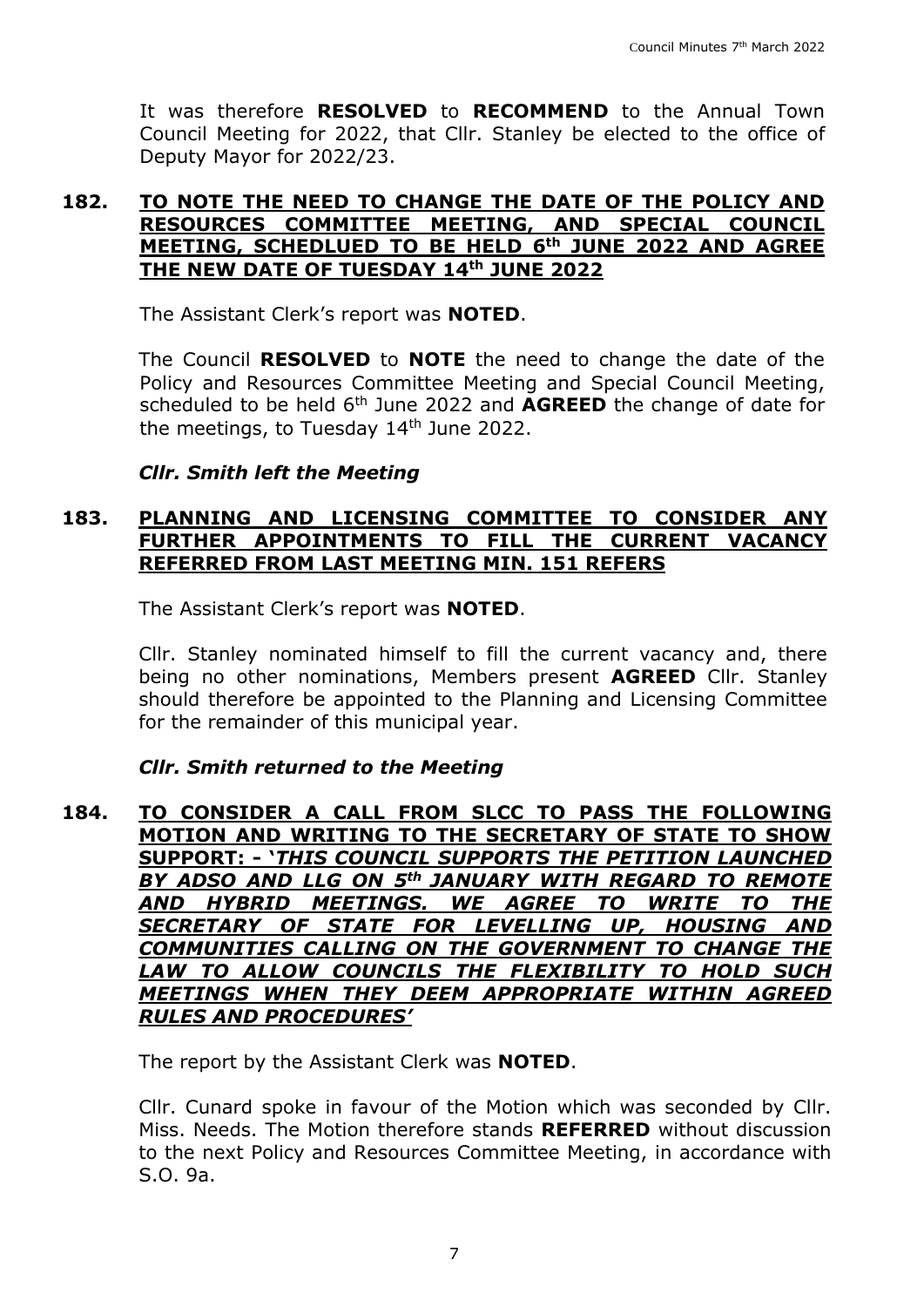#### **185. TO CONSIDER ANY FURTHER APPOINTMENTS TO THE POLICY AND RESOURCES COMMITTEE, TO FILL THE CURRENT LIBERAL DEMOCRATS VACANCY, AND TO NOMINATE AND AGREE THE APPOINTMENT OF THE COMMITTEE CHAIRMAN FOR THE REMAINDER OF THIS MUNICIPAL YEAR**

The report by the Assistant Clerk was **NOTED**.

Members present **AGREED** the appointment of Cllr. Mrs. Warr to the Policy and Resources Committee, to fill the vacant Liberal Democrats vacancy, for the remainder of this municipal year.

Regarding the appointment of a Chairman for the Policy and Resources Committee for the remainder of the municipal year, Cllr. Waterhouse was proposed by Cllr. Stanley and seconded by Cllr. Brooks. There being no other nominations, Members **AGREED** Cllr. Waterhouse be appointment Chairman of the Committee.

#### **186. TO NOTE THAT ADC ARE PRESENTLY MARKETING THE LONDON ROAD CAR PARK SITE FOR FREEHOLD DISPOSAL FOR DEVELOPMENT, AND TO CONSIDER ANY COMMENTS TO BE SUBMITTED IN RESPONSE TO THE PROPOSALS**

The Assistant Clerk's report was **NOTED**.

Members expressed deep concern with the proposal by the District Council to sell the London Road Car Park site, which was regarded by some as a prime piece of land, for development. Lengthy discussion followed in relation to the work currently being undertaken by Arun to produce vision documents for Bognor Regis and Littlehampton, for which they have budgeted for the next financial year. With no clear vision yet agreed, questions were raised about what would happen to the capital received from the disposal of the London Road Car Park site, with calls being made that these monies should be spent on regeneration in Bognor Regis.

It was felt by all present that as a vibrant, seaside resort, hoping to attract more holidaymakers with some exciting regeneration plans already underway, the unloading of an important asset, such as the facilities that the coach park provides, will make the Town far less attractive to holidaymakers.

Members wanting to make representation, who were not on the Planning and Licensing Committee, were invited to email the Assistant Clerk with their responses to the proposals, by  $14<sup>th</sup>$  March, so that these could be considered in the Town Council's response, which will be discussed and decided upon at the 15th March Planning and Licensing Committee Meeting.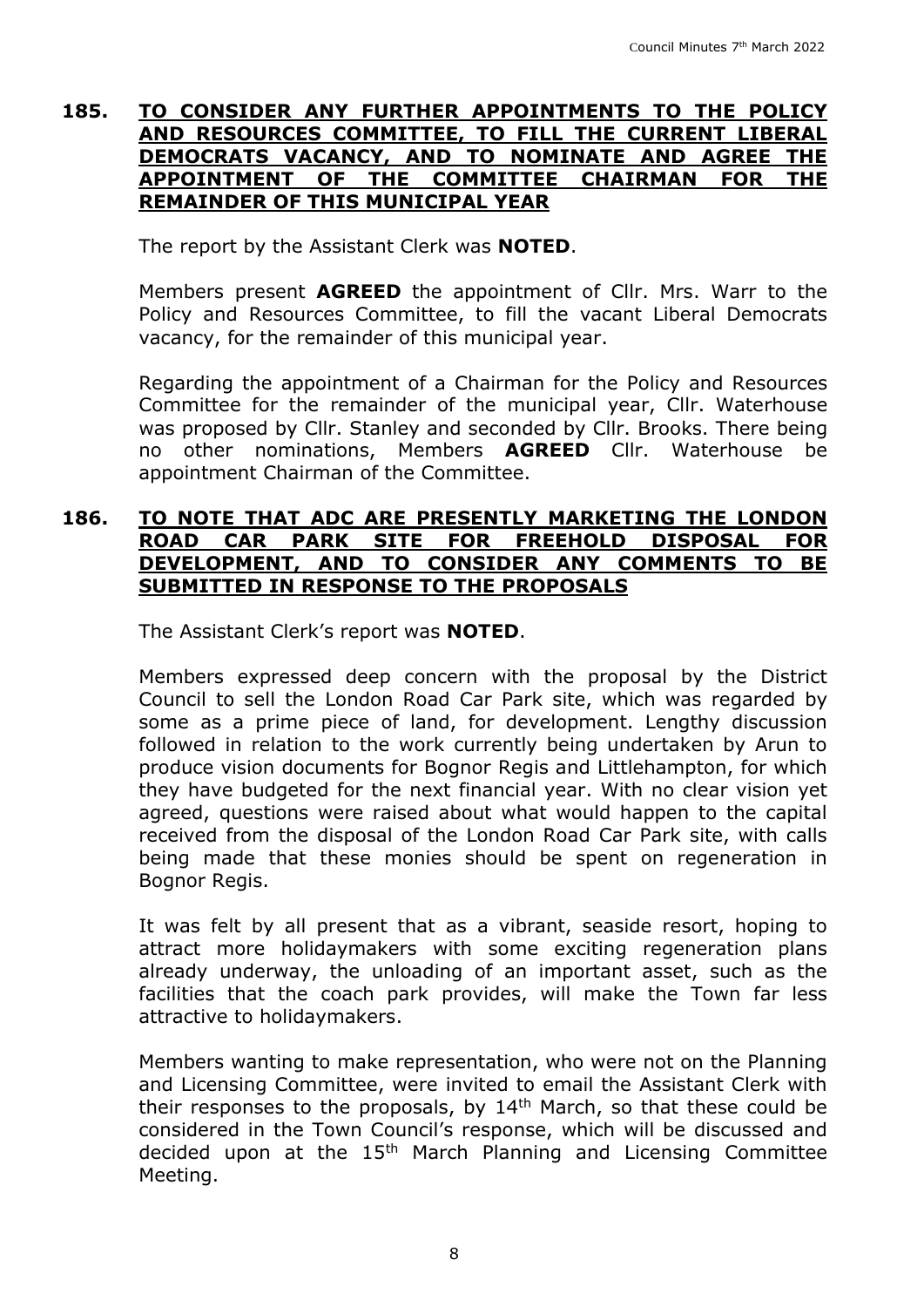#### **187. REGENERATON INCLUDING: TO NOTE THE PUBLICATION OF THE MINUTES OF THE BOGNOR REGIS REGENERATION BOARD MEETING HELD ON 26th JANUARY 2022 PREVIOUSLY CIRCULATED TO COUNCILLORS; TO RECEIVE AN UPDATE FROM REBECCA WHITE, EXECUTIVE DIRECTOR FROM THE BOGNOR REGIS REGENERATION BOARD**

The Assistant Clerk's report was **NOTED**.

## **187.1 To note the publication of the Minutes of the Bognor Regis Regeneration Board Meeting held on 26th January 2022 previously circulated to Councillors**

Members **NOTED** the Minutes of the Bognor Regis Regeneration Board Meeting held on 26<sup>th</sup> January 2022.

#### **187.2 To receive an update from Rebecca White, Executive Director from the Bognor Regis Regeneration Board**

# *The Chairman welcomed Rebecca White to the Meeting*

Rebecca expressed the Regeneration Board's pleasure at seeing more events added to the calendar for 2022, particularly community events in relation to the Queen's Platinum Jubilee. She reported on work being undertaken through the Town Centre Forum meetings, involving the County, District and Town Council, as well as Bognor Regis BID, whereby ideas are being discussed on how to further improve the Town Centre. Part of this work revolves around creating an 'events calendar', allowing interested parties to combine to give assistance to enhance events, promoting a strong example of partnership working. This will become especially important when utilising the new event spaces at the Place St Maur and Regis Centre, both currently undergoing extensive regeneration.

Through this Forum, the Regeneration Board are keen to work with the Town Council to create a 'vision' for Bognor Regis, as a seaside holiday resort, not only encouraging events but also improving the wayfinding available in the Town, allowing tourists and visitors alike to better navigate themselves around Bognor Regis. Interactive trails and better signage in key areas such as outside the railways station, were just some examples given for improving this. Proposals are being formulated, to be submitted to the West Sussex Economy Fund.

Members discussed utilising the natural 'flatness' of the Town Centre in particular highlighting how this provides good disabled accessibility and inclusiveness, all of which would be positive marketing aspects for the Town as a popular seaside holiday resort.

Arun District Council are currently reviewing their Masterplan, and Rebecca highlighted to Members the importance of getting responses to the District Council early, to enable the Town Council's views and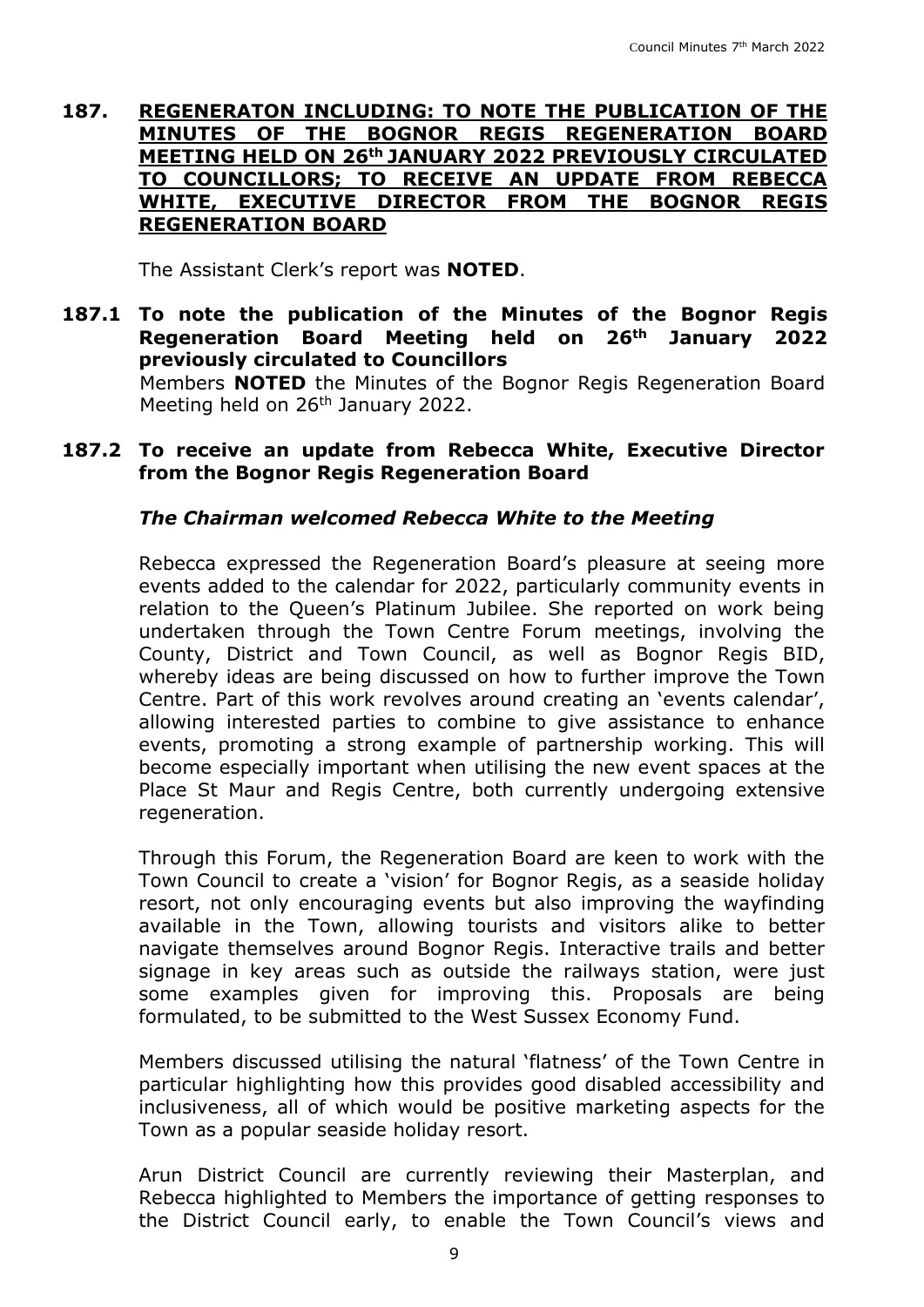priorities, such as the above, to be incorporated at the earliest opportunity. Whilst Members in principle, agreed with this sentiment, some Members expressed their frustrations at the way the District Council consults the Town Council, often, it was felt, when the plans have already been agreed at District level. Rebecca understood Councillor's fatigue with the process but hoped that should the Town Council take the lead in developing its own 'vision' at an early enough stage, that this may then be considered.

#### *Cllr. Cunard left the Meeting*

Following discussion, Members **AGREED** that ADC's Director of Place, and the Group Head of Economy, should be invited to address Members to discuss the ADC Masterplan and Town Council involvement in the process.

*Members thanked Rebecca White for the update*

### **188. TOWN MAYOR'S REPORT AND DUTIES UNDERTAKEN**

The report on the Mayor's activities was **NOTED**.

### **189. TOWN CRIER'S REPORT AND DUTIES UNDERTAKEN**

The report on the Town Crier's activities was **NOTED**.

### **190. REPORTS FROM REPRESENTATIVES TO OTHER ORGANISATIONS**

Members **NOTED** that reports had been received from the following representatives to other organisations, and had been emailed to all Councillors.

- **190.1 Cllr. Batley** Bognor & Bersted United Charities; Bognor Regis Seafront Lights; BRTC/ADC Liaison Meetings
- **190.2 Cllr. Mrs. Staniforth** BRTC/ADC Liaison Meetings
- **190.3 Cllr. Woodall** Armed Forces Day Committee; Bognor Shopmobility

Verbal Reports:

**190.4 Cllr. Mrs. Daniells** – Arun District Association Local Councils (ADALC); Bognor Regis Heritage & Arts Partnership Board; Bognor Regis Twinning Association; Bognor Regis Chamber of Commerce & Industry; Southdowns Folk Festival; Making Theatre Gaining Skills; Parish Liaison Meetings; West Sussex ALC Ltd

During her verbal report to Members, Cllr. Mrs. Daniells informed of the Bognor Regis Twinning Association and Heritage & Arts Partnership Board's shared aspiration to install a camera in the Town Centre to create a 'portal' between Bognor Regis and its twinned town of Weil am Rhein. Members **AGREED** a letter should be written to ADC expressing the Town Council's support for this initiative.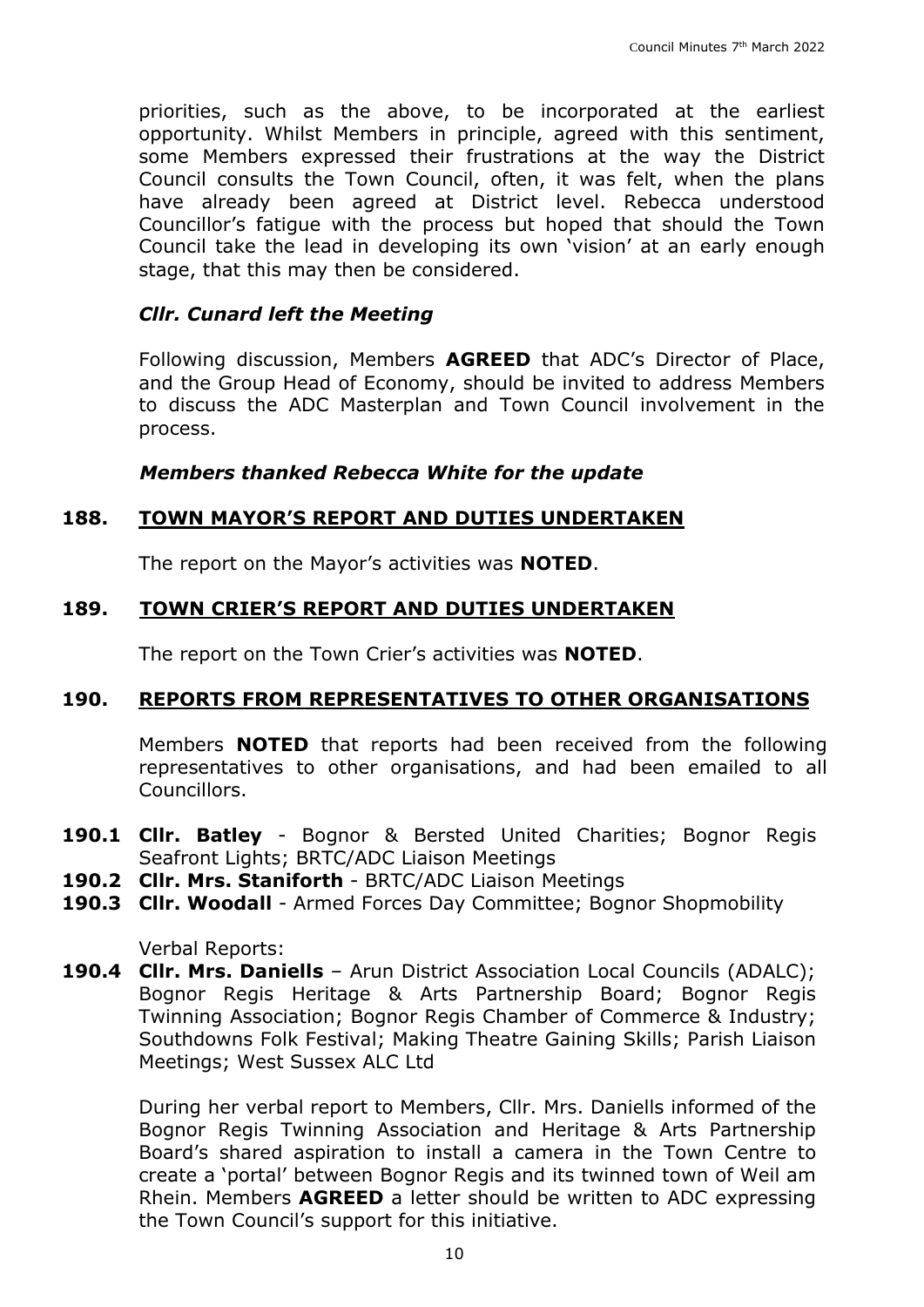**190.5** Some Members expressed disappointment about not receiving invitations to meetings, or communication from the organisations to which they are Town Council representatives. It was **AGREED** that all organisations be written to, to ascertain whether they still require a Town Council representative with the exception of Grant Aid recipients who have been awarded over £5,000, as they are required to have a Town Council representative appointed, as per the terms of the Grant Aid process.

# **191. TO RECEIVE CORRESPONDENCE**

The Committee **NOTED** receipt of correspondence as detailed in the list.

*Cllr. Mrs. Daniells and Cllr. Reynolds redeclared their Disclosable Pecuniary Interests and left the Meeting*

*Rebecca White left the Meeting*

*The members of the public left the Meeting*

- **192. PICTUREDROME SITE UPDATE INCLUDING: DIRECTOR'S REPORT, ANY URGENT ACTIONS TAKEN FOR RATIFICATION; AGM OF THE BOGNOR PIER COMPANY LTD. – TO ADOPT THE ACCOUNTS YEAR ENDED 31st DECEMBER 2021 AND TO NOTE THE DIRECTOR'S REPORT; TO NOTE RECEIPT OF £9,000 MANAGEMENT FEE FROM THE BOGNOR PIER COMPANY LTD. (FOURTH AND FINAL QUARTER PAYMENT 2021)**
- **192.1 Director's report, any urgent actions taken for ratification** The previously circulated Director's Report was **NOTED**, with the actions taken, and expenditure **RATIFIED**.

The Assistant Clerk gave a verbal update regarding progress with the current works being undertaken at the Cinema that had been received from the tenant.

- **192.2 AGM of The Bognor Pier Company Ltd. - To adopt the accounts Year Ended 31st December 2021 and to note the Director's report** Members **RESOLVED** to **ADOPT** the previously circulated accounts for year ended 31st December 2021 and the Director's Report was **NOTED**.
- **192.3 To note receipt of £9,000 Management fee from The Bognor Pier Company Ltd. (fourth and final quarter payment 2021)** Receipt of the £9,000 Management fee from The Bognor Pier Company Ltd. (fourth and final quarter payment 2021) was **NOTED**.